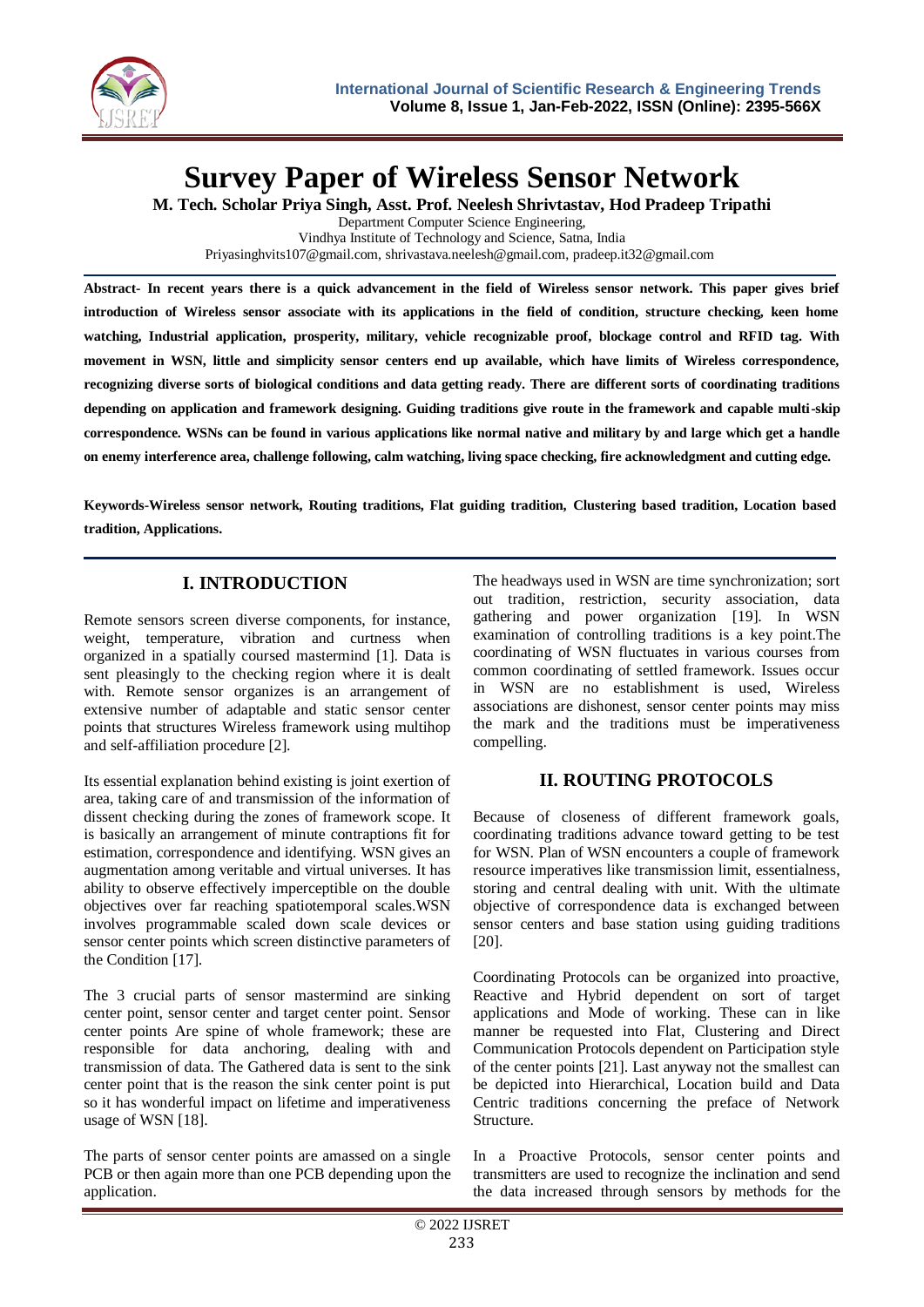

predefined course to a Base Station after they are traded on. Instance of Proactive Protocols is LEACH (Low Energy Adaptive Clustering Hierarchy) is a MAC tradition in light of TDMA [22]. It is joined with general guiding tradition and gathering in remote sensor frameworks. The inspiration driving LEACH is to upgrade the presence time of remote sensor organizes by growing their essentialness efficiency which is a fundamental plot for creation and support of gatherings [3].

In Reactive Protocol center points in a split second react if the recognized quality encounters sudden changes past some cutoff regard, which is predefined. The use of this tradition is basically in time restricted applications [1] and TEEN is one instance of a tradition which can be used for such applications. Farthest point fragile Energy Efficient sensor Network (TEEN) is used where there is a need to rapidly transmit essential data to the customer [23]. Cross breed Protocols merges the possibility of both Proactive and Reactive traditions. Their ability is to learn all courses open and a short time later impromptu is done in the midst of coordinating.

Flexible Periodic TEEN (APTEEN) is considered as an instance of Hybrid Protocols is APTEEN cares for three particular sorts of request: First one can't avoid being one time, in which a point of view of the whole framework is taken as delineation, second is valid in which examination of past data regards is done and third is innovative in which for a particular time period and event is checked [11].

In Direct Communication Protocols, the information can be sent clearly from a center point to the base station. The imperativeness of sensor center points may drain quickly by applying in an immense framework. Adaptability of these traditions is close to nothing.

Turn is one instance of this kind of tradition. Center points running SPIN speak to their assembled data i.e. meta-data in the terms of irregular state tongue and meta-data exchanges are executed before transmission of data [4]. Additionally, SPIN can anchor the present imperativeness level of the center and viably changes the running tradition dependent on remarkable essentialness [12]. Turn has three sorts of messages: Advertisement (ADV), Request (REQ) and DATA as showed up in Fig2. :-



#### Fig 1. Sensor protocol for information via negotiation (SPIN).

In Flat Protocols, in the midst of transmission of data from any center point, a considerable course which is briefest route to the Base Station is first looked for and after that data is transmitted. Essentialness may be instantly drained from the centers around the base station [24]. Babble Routing is considered under an instance of this sort of tradition. In this technique most constrained way can be set up by orbiting administrators which are essentially allocates the framework. Exactly when a center is found which has longer path than a route found by authority, by then controlling table is revived by administrator. Sink makes a request which is sent on a self-assertive walk around find a path for required event. If event way isn't found by request then the sink times out and the Inquiry is caused anyway flooding.

In gathering tradition, various bundles are surrounded to seclude a particular domain. Every single center point appear in a social event of center points transmits their data to the looking at head called the group head, which is doled out to each get-together of centers display in WSN. Cluster head is in arrange correspondence with the base station [25]. Data Centric tradition relies upon inquiry and offers name to the desired data which executes reiteration in transmission. BS sends question to the particular locale of centers and holds up until the point when the moment that they reply. Properly particular data is assembled by sensors from charmed zone, which is required to be transmitted to the base station. This reductions number of transmissions.

Dynamic coordinating is a kind of controlling which is imperativeness successful. There are two sorts of center point's show [26]. Beginning one is high imperativeness centers which share in getting ready and sending of information. Second one is low imperativeness centers which are basically used to recognize the charmed district. The cases are: representations: TEEN, APTEEN and LEACH. Territory based directing needs information about region of sensor center points which can be obtained from gotten radio banner quality, GPS flags et cetera [4]. By using this tradition, we can outline perfect route without using flooding systems [12].

The instance of this tradition is GEAR. In this technique, each center is having a learning cost and a normal expense to accomplish the goal through neighbors. The assessed expense basically solidifies detachment to objective and remaining essentialness. The academic expense is transmitted to the past ricochet each time a package accomplishes the target in order to change setup of a course for the accompanying bundle [11].

The downsides of flooding system are Resource Blindness, Implosion and Overlap. In the issue of covering secured data is sent from different centers to same center.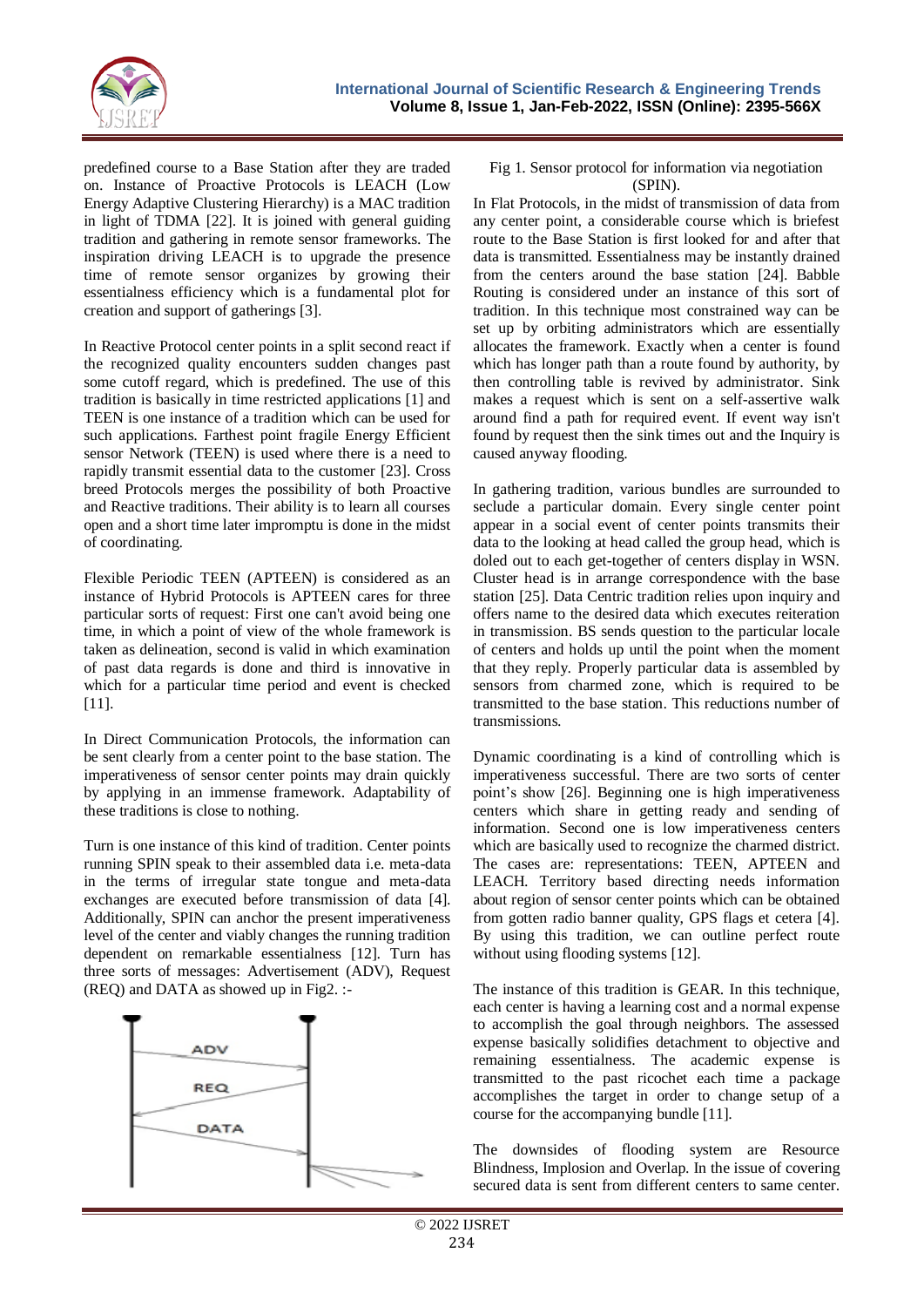

Implosion makes duplication of message which must be avoided [12].



Fig 2. Example of Implosion [12]

Flooding misuses heaps of imperativeness and time by sending duplicate copies and secured data [12]. The modified type of flooding is squealing. Remembering the ultimate objective to dodge implosion, the neighbors are indiscriminately picked and a short time later data is sent anyway center points [27]. The weights of Gossiping are: There is no affirmation of tolerating message by all centers of the Network. Inducing of message all through the framework is dreary [11].

## **III. APPLICATIONS**

Sensor compose is for the most part presented for data getting and Wireless checking purposes. Here are the applications where sensors remote accept basic part.

#### **1. Environmental applications:**

WSN is transforming into an important part to screen of tainting in air, water quality checking, cataclysmic occasion debilitation, timberland fire recognizable proof, torrential slide area,. These applications incorporate recognizing temperature, light, sogginess besides, nature of air. For checking of condition particular data about remote frameworks and its traditions isn't satisfactory. The finding out about organic network is basic condition.

#### **2. Health care applications:**

These applications are depicted in two diverse ways: wearable and implantable devices. Wearable contraptions are used on the body and implantable devices are installed inside the human body. Sensors can be used to screen the territory, body position and estimation of debilitated patients in recuperating offices and furthermore in home. For example, sensors are used in patients home to break down the position and direct of patient. If quiet falls and require minute thought, it offers banner to pro for incite help  $[1]$ .

## **3. Agricultural Applications:**

It incorporates precision cultivating seeing to check regular conditions influencing yields by following feathered animals, bugs and diverse animals. Soil soddenness and air dampness can be recognized by remote sensor arrange remembering the true objective to control water framework.

The inclinations using WSN in cultivating is low power use, less cost, self-orchestrating property which joins quick association of framework. By the usage of remote sensor orchestrate farmers require not to make a get worked up about help of wiring in different biological conditions. Weight transmitters can be used to screen water tank levels remembering the true objective to screen gravity feed water.

#### **4. Structural monitoring:**

To screen condition of building, advancement inside building, improvement, ranges and flyovers. With the use of WSN structures, platforms, flyovers and diverse structures can give their status bits of knowledge to the organization and a while later organization can fix structures according to their need. That is way these structures are known as smart structures.

#### **5. Intelligent home monitoring:**

The quick living condition gives more comfort and solace to individuals. WSN is sent to run an extensive variety of furnishing therefore and participate. Canny home condition is joint effort of advancement and advantages by using home frameworks organization for prosperity, correspondence, security, comfort, essentialness speculation reserves and automating. For instance, remote sensors are sent to examine utility meter in a home like gas, water, control and after that transmit readings the far away core interests.

## **6. Military applications:**

Remote sensors mastermind has characteristics like strong cover, adjustment to interior disappointment and selfrelationship as so the remote sensor framework can be used feasibly in military Communication, Command, Targeting system Control and Computing, Intelligence, Surveillance, Reconnaissance [1]. Various countries have spent their resources for investigate toward this way. "Sagacious buildup" is back and forth movement adventure going on which is military application asks about undertaking.

Temperature, light vibration, fascination, or engineered substances can be recognized using sharp buildup which is basically a plan of various minute little scale electromechanical structures (MEMS, for instance, robots, sensors or some different contraptions [2] . "Splendid buildup" is a game plan of low power, ultra-littler than anticipated sensor, enrolling power and negligible exertion.

## **7. Industrial applications:**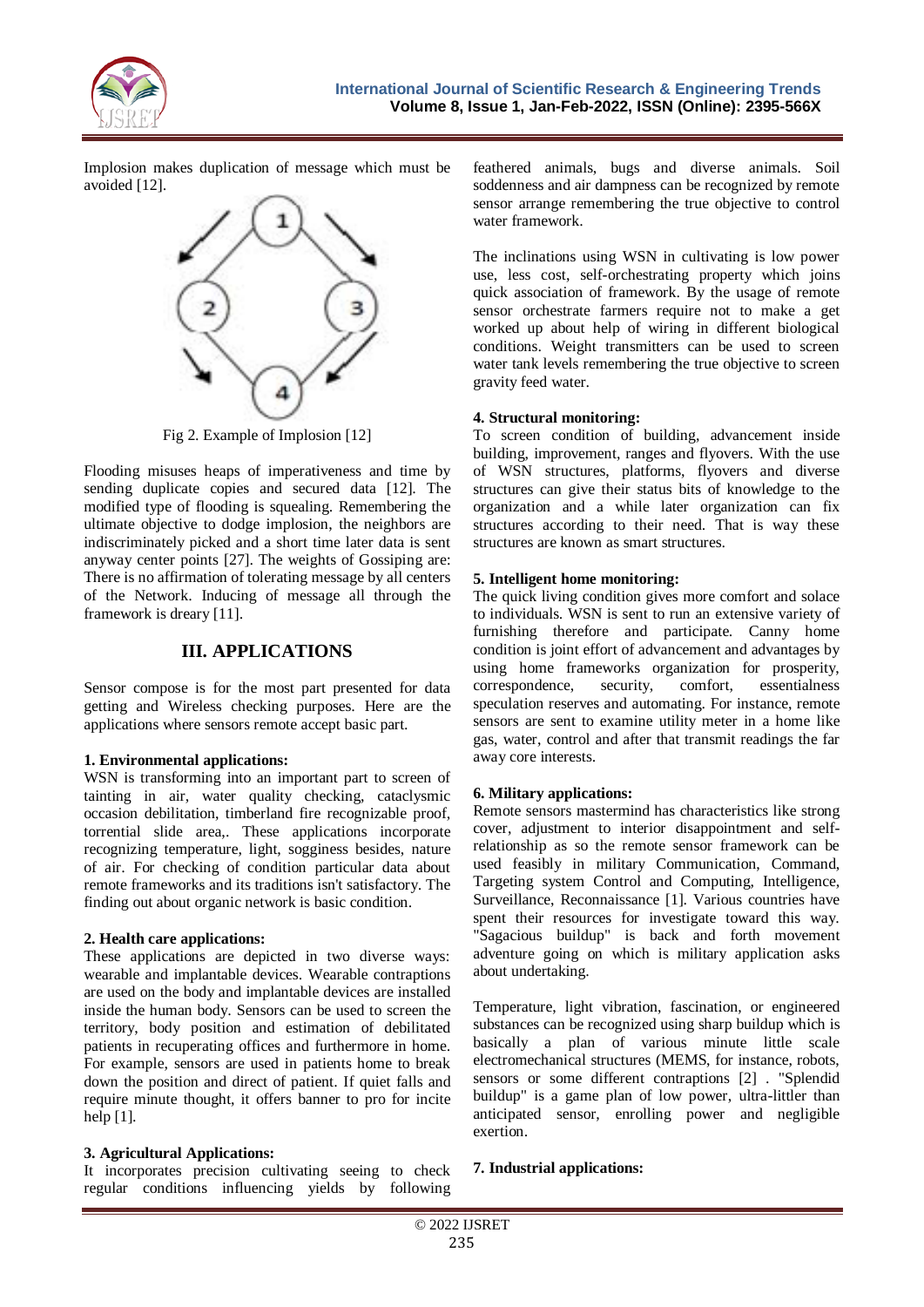

WSN is used to screen conditions of collecting apparatus and amassing shapes. They engage new convenience and give basic cost speculation reserves. Remote sensors can be arranged in regions where it isn't possible to accomplish, for instance, turning mechanical assembly and untethered vehicles. Sensors give prepared caution if there ought to emerge an event of any failure occurred. Remote sensor sort out expect a basic part in date logging, as live data feed is possible anyway sensors.

## **8. Vehicle detection:**

Following and area of vehicle has transformed into a basic application in the field of WSN. Impelled Vehicle Location structure is involved two GPS structures, one is worked in GPS satellite recipient that is in a general sense used to enroll definitely the circumstance of vehicle and other one is the strong GSM framework to transmit the position bearings to a control center [8].

The system with features like two way voice correspondence and SMS limit, clears way for a capable organization and emergency dealing with structure.

#### **9. Congestion control:**

Decreasing the road development blockage is a significant test for city pro. This system will be manufactured in light of sensor arrange which will perceive the blockage out on the town and impart the stop up information to the drivers with a particular ultimate objective to sidestep for avoiding blockage [6], [7], and [19].

## **10. RFID indoor tracking system:**

WSN nearby RFID (Radio repeat unmistakable evidence development) tag is passed on to give territory based advantage more to give more correct results as demonstrated by different necessities. Using RFID ease marks are sent on articles and individuals in order to screen and track their circumstance in obliged indoor district. WSN-RFID blend is considered in setting careful structures with indoor arranging capacities, where data from WSN and RFID systems can be used to upgrade and refresh the position information related with assembled data. RFID Label Indoor Localization by Fingerprinting methods is a promising investigation in the field of WSN [5].

## **IV. CONCLUSIONS**

In this paper we have seen there are limitless usages of WSN. There is an intensive investigation of coordinating traditions, their abilities and an aggregate relationship of different sorts of traditions.

Overall, coordinating Protocols can be grouped in perspective of the kind of target applications, technique for working and collaboration style of centers. Versatility of flooding is poor. WSN is a propelling advancement that demonstrates promising applications both for military and

mass open. Other than these applications, vehicle ID and stop up control are essential issues which can be reduced by using WSN.

## **REFERENCES**

- [1] S.Prasanna, Srinivasa Rao," An Overview of Wireless Sensor Networks Applications and Security". In International Journal of Soft Computing and Engineering (IJSCE), Volume-2, Issue-2, ISSN: 2231- 2307, May 2012.
- [2] Shiwei Zhang Haitao Zhang, "A Review of Wireless Sensor Networks and Its Applications" Proceeding of the IEEE International Conference on Automation and Logistics Zhengzhou, China, August 2012.
- [3] V Katiyar, N. Chand, G. C. Gautam, A. Kumar, "Improvement in LEACH protocol for large-scale wireless sensor networks", Proc, 2011 International Conference on Emerging Trends in Electrical and Computer Technology (ICETEC), India, March 2011.
- [4] Shio Kumar Singh, M P Singh, and D K Singh, "Routing Protocols in Wireless Sensor Networks A Survey" International Journal of Computer Science & Engineering Survey (IJCSES) Vol.1, No.2, November 2010.
- [5] Zineb BELHADI, Lamya FERGANI, Belkacem FERGANI, and Jean-Marc LAHEURTE, "RFID Tag Indoor Localization by Fingerprinting Methods". In Wireless Communications, Vehicular Technology, Information Theory and Aerospace & Electronics Systems (VITAE), 4th International Conference – 2014.
- [6] Prakul Singhal, Anamika Yadav, "Congestion Detection in Wireless Sensor Network using Neural Network", International Conference for Convergence of Technology – 2014.
- [7] Mustazibur Rahman, Nasir Uddin Ahmed, and Hussein T. Mouftah, "City Traffic Management Model using Wireless Sensor Networks". In Electrical and Computer Engineering (CCECE), IEEE  $27<sup>th</sup>$ Canadian Conference 2014.
- [8] Nilesh Ananthanarayanan ,"Intelligent Vehicle Monitoring System using Wireless Communication". In Advances in Technology and Engineering (ICATE), IEEE Conference 2013.
- [9] Maneesha Vinodini Ramesh, Parvathy Rajan, Divya Pullarkat, "Development of a Resilient Wireless Sensor Network for Real- Time Outdoor Applications". In Technology Management and Emerging Technologies (ISTMET), IEEE conference  $-2014.$
- [10] Shukla, M., Joshi, B.K. & Singh, U. Mitigate Wormhole Attack and Blackhole Attack Using Elliptic Curve Cryptography in MANET. Wireless Pers Commun 121, 503–526 (2021).
- [11] Ms. Parul Tyagi, Ms. Surbhi Jain, "Comparative Study of Routing Protocols in Wireless Sensor Network". In International Journal of Advanced